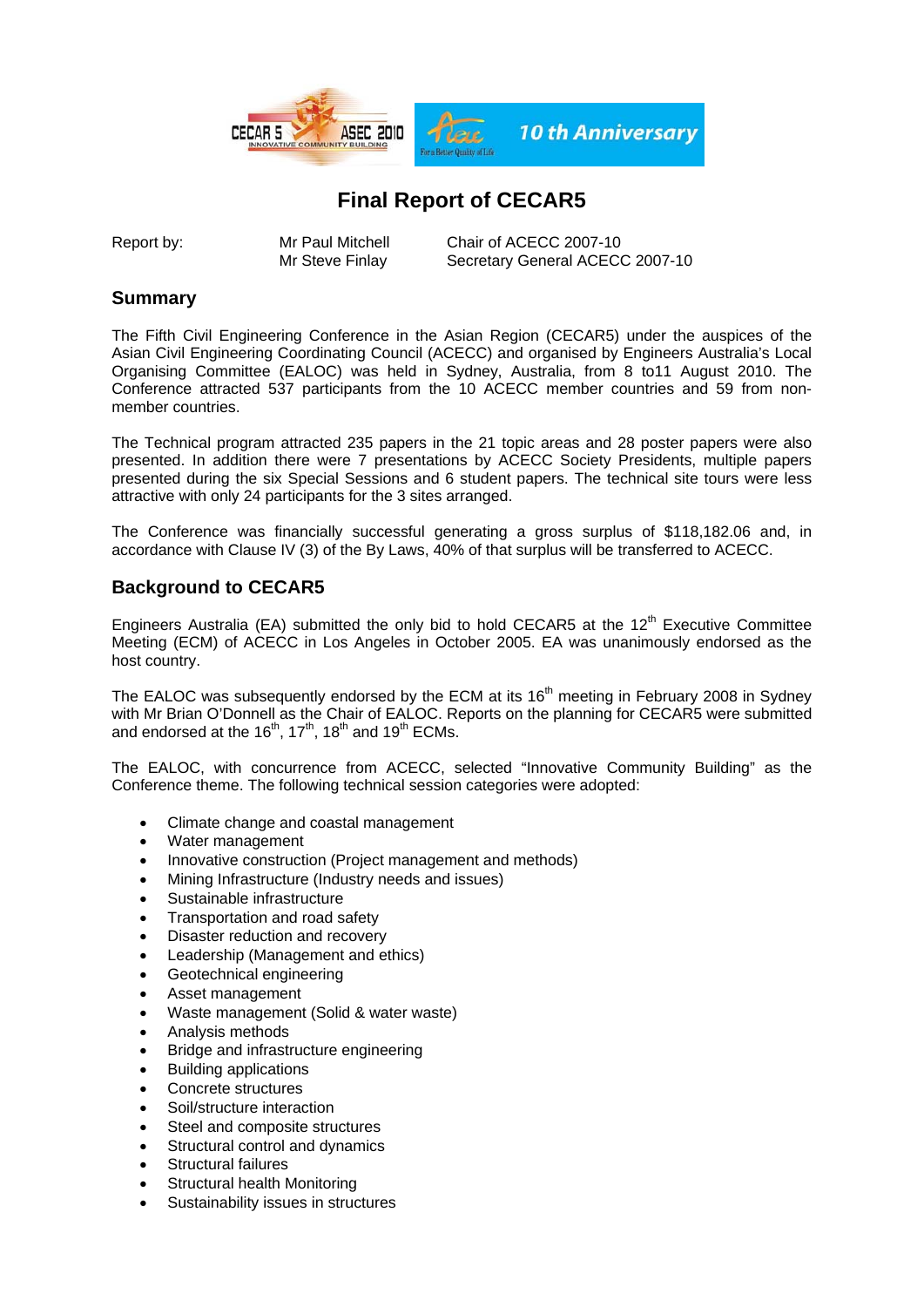### **Venue and Registration**

The Conference was held at the Sydney Convention Centre, Darling Harbour, Sydney Australia. The attendees numbered 596 as shown in the table below.

| <b>Country</b>       | <b>Delegates</b> | Accompanying<br><b>Persons</b> | <b>Total</b>   |
|----------------------|------------------|--------------------------------|----------------|
| Australia            | 221              | 11                             | 232            |
| Bangladesh           | 1                | $\overline{0}$                 | 1              |
| <b>Brazil</b>        | $\mathbf 1$      | 1                              | $\overline{2}$ |
| China                | $\overline{7}$   | 1                              | 8              |
| Egypt                | $\overline{2}$   | $\overline{0}$                 | $\overline{2}$ |
| Germany              | 3                | $\overline{0}$                 | 3              |
| Hong Kong            | $\overline{3}$   | 1                              | 4              |
| India                | 4                | 5                              | 9              |
| Indonesia            | $\overline{7}$   | 1                              | 8              |
| Iran                 | 6                | 1                              | $\overline{7}$ |
| Japan                | 71               | $\overline{7}$                 | 78             |
| Korea                | 46               | 5                              | 51             |
| Kuwait               | 1                | $\overline{0}$                 | 1              |
| Lebanon              | 1                | $\mathbf 0$                    | 1              |
| Libya                | 1                | $\overline{0}$                 | 1              |
| Malawi               | 1                | $\mathbf 0$                    | 1              |
| Malaysia             | $\overline{4}$   | $\overline{0}$                 | $\overline{4}$ |
| Mongolia             | 13               | 1                              | 14             |
| Nepal                | 1                | $\overline{0}$                 | 1              |
| New Zealand          | $\overline{7}$   | $\mathbf 0$                    | $\overline{7}$ |
| Oman                 | $\overline{2}$   | $\overline{0}$                 | $\overline{2}$ |
| Philippines          | 69               | 20                             | 89             |
| Saudi Arabia         | $\overline{2}$   | $\mathbf 0$                    | $\overline{2}$ |
| Spain                | $\overline{2}$   | 1                              | 3              |
| <b>Taiwan ROC</b>    | 33               | $\overline{0}$                 | 33             |
| Thailand             | 5                | 1                              | 6              |
| <b>Turkey</b>        | 1                | $\overline{0}$                 | 1              |
| United Kingdom       | $\overline{2}$   | 1                              | 3              |
| <b>United States</b> | 15               | 5                              | 20             |
| Vietnam              | 2                | $\Omega$                       | $\overline{2}$ |
| <b>Total</b>         | 534              | 62                             | 596            |

### **Opening Ceremony**

Engineers Australia was delighted to have the Governor of New South Wales, Her Excellency Marie Bashir, officially open the Conference on Monday morning 8 August. It was a full house and the Governor gave an inspirational address praising the innovative and humanitarian work done by engineers for the benefit of mankind. A copy of the Governor's speech is attached (Attachment 1).

#### **Key Note Speakers**

The Conference was very fortunate to have the following eminent speakers present compelling papers as keynote speakers: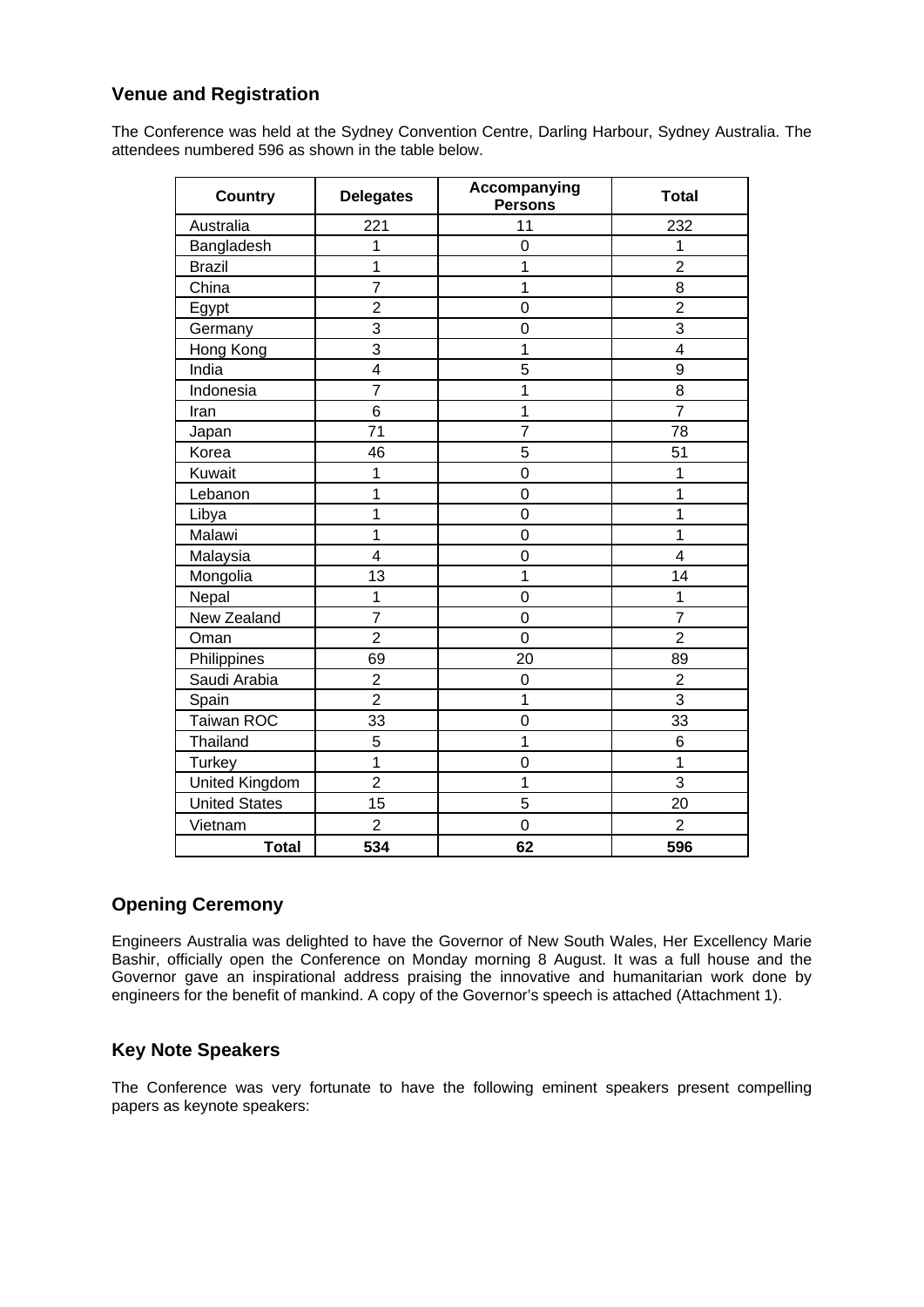#### **Dr Jenn-Chuan Chern – "The Strategies and Post-Disaster Reconstruction of Typhoon Morakot in Taiwan"**

Dr.Jenn-Chuan Chern received his Ph.D. in civil engineering from Northwestern University in 1984. He was the Distinguished Professor of Civil Engineering at National Taiwan University. Dr.Chern received the Outstanding Contribution of Concrete Technology in Taiwan Award from ACI in 1997 and International Contribution Award from Japan Society of Civil Engineers (JSCE) in 2008. Dr.Chern is a fellow of ACI and a corresponding member of International Academy of Engineering of Russia. He is the immediate past chair of Executive Committee of Asian Civil Engineering Coordinating Council (ACECC) and the past vice president of the Asian Concrete Federation (ACF). He has served two terms as the president of Chinese Institute of Civil and Hydraulic Engineering (CICHE) and is first president of Taiwan Concrete Institute (TCI).

#### **Mr Ian Firth – "Strengthening and upgrading the West Gate Bridge, Melbourne"**

Ian joined Flint & Neill in 1979 and became a Partner in 1990 and Chief Operating Officer in 2008. He has 29 years of experience working on the design, construction and maintenance of a wide variety of bridge projects worldwide. These include several major long span crossings, such as the Tsing Ma, KapShuiMun, Ting Kau and Stonecutters bridges in Hong Kong and the Humber, Forth, Severn, Wye, Erskine and Cleddau bridges in the UK, as well as many others worldwide.

#### **Professor Roger Plank - "Current developments in structural engineering in Europe"**

Professor Roger Plank studied at the University of Birmingham in the Department of Civil Engineering, gaining a BSc Degree in 1970 and a PhD in 1973. He gained practical design experience with a structural engineering consultant, working on a wide range of building structures, and became a chartered engineer in 1976 when he joined the Department of Civil and Structural Engineering at the University of Sheffield. He was a leading member of a group which developed software for both teaching and engineering design, with funding from a variety of sources.

### **Student Papers**

The following student papers were presented in the relevant session category:

| <b>ASCE</b>  | Amy D. LU      | Lab Test Study of Effects of Pile Press-In on Adjacent Earth<br><b>Retaining Structures</b>              |
|--------------|----------------|----------------------------------------------------------------------------------------------------------|
| <b>CICHE</b> | Wen-Ting Hu    | A bridge monitoring and pre-warning system for collapse<br>detection                                     |
| EA           | William Hutton | Young Engineers and the Community                                                                        |
| <b>JSCE</b>  | Yuya SAKAI     | Numerical analytical discussion for practical application of<br>ductile concrete with expansive additive |
| <b>KSCE</b>  | Seung Ho Choi  | Preparing for the Age of Water in S. Korea                                                               |
| <b>VFCEA</b> | PHAM Tung Lam  | Sea level rise in Vietnam - from civil engineer's perspective                                            |

#### **Presidential Papers**

The following Presidential papers were presented in the relevant session category:

| <b>ASCE</b>  | Blaine D. Leonard  | Civil Engineering Creating A Sustainable World              |
|--------------|--------------------|-------------------------------------------------------------|
| <b>CICHE</b> | Ching-Lung Liao    | Sculpting the Earth - The Role and Stage of Civil Engineers |
| EA           | Doug Hargreaves    | Population growth and infrastructure in Australia - 2050    |
| <b>HAKI</b>  | Dradjat Hoedajanto | Earthquake and future construction practices in Indonesia   |
| ICE (India)  | S L Swamy          | India's water resources and their management                |
| <b>JSCE</b>  | Kenji SAKATA       | Concrete technology in the era of global warming            |
| <b>KSCE</b>  | Kyung Soo CHON     | Transport Strategies for Green Growth - East Asian Region   |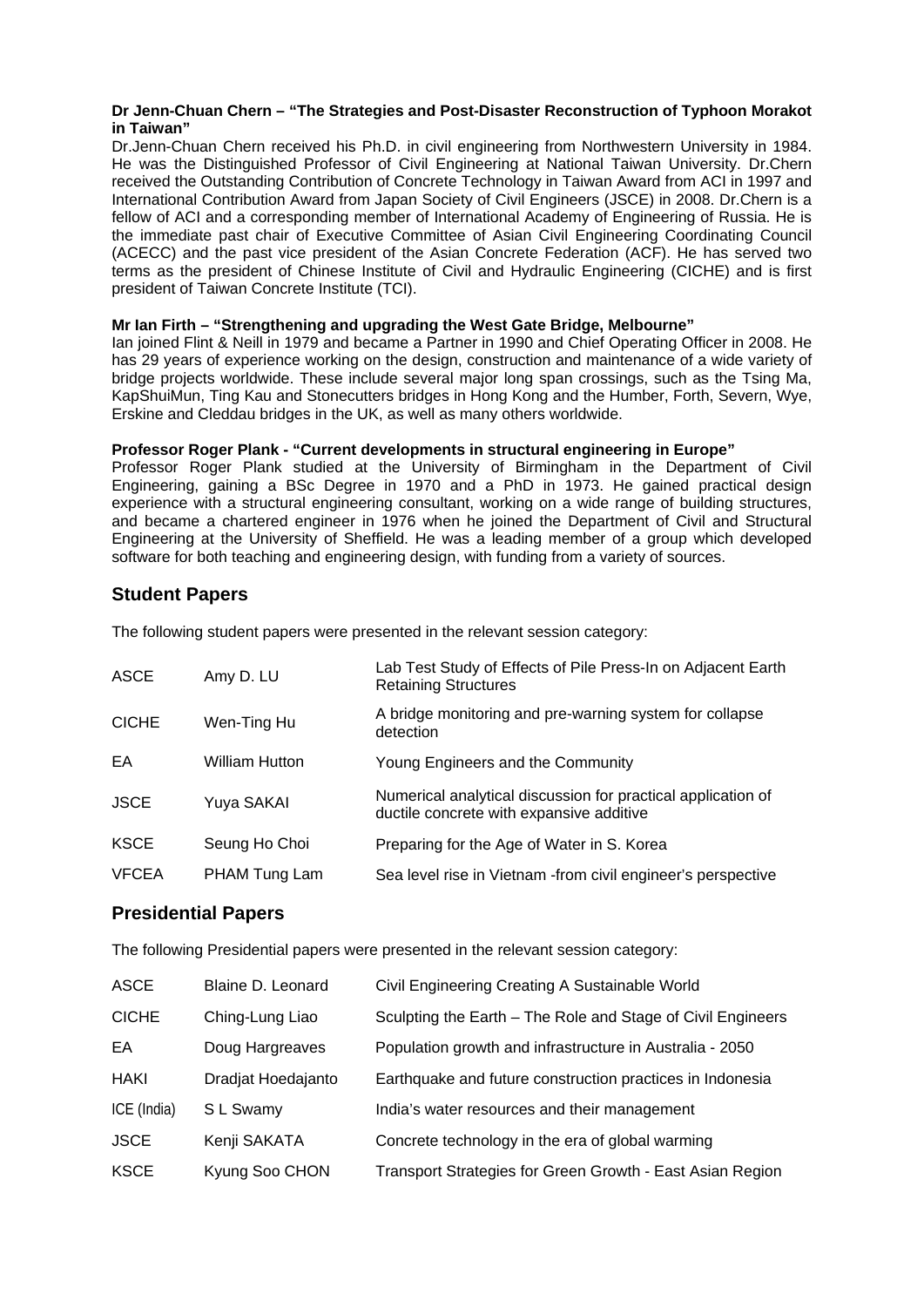## **Special Sessions**

Six Special Forums were conducted on the third day of the Conference as follows:

- Life-cycle Cost and Performance in Engineering, TC10 (ASCE)
- Anti Corruption in Construction (ASCE & EA)
- Construction Planning and Communication (CICHE)
- Disaster Mitigation, Adaptation and Preparedness Strategies (DMAPS), TC7 (PICE)
- Humanitarian Aid By Engineers (EA)
- Harmonization of Design Codes, TC8 (JSCE)

#### **Technical Program**

The Technical program was conducted over two days with 235 papers presented in 21 categories. There were also 28 Poster papers presented.

The papers presented by delegates, according to country, are shown in the table below:

| <b>Country</b>        | <b>Papers</b>  | <b>Posters</b> |
|-----------------------|----------------|----------------|
|                       |                |                |
| Australia             | 75             | 2              |
| Bangladesh            | 1              |                |
| China                 | $\overline{7}$ |                |
| Germany               | 4              |                |
| Hong Kong             | 5              |                |
| India                 | 5              |                |
| Indonesia             | $\overline{7}$ |                |
| Iran                  | 8              | $\overline{2}$ |
| Japan                 | 46             | 1              |
| Korea                 | 14             | 15             |
| Lebanon               | 1              |                |
| Malawi                | $\overline{1}$ |                |
| Malaysia              | 3              | 3              |
| Nepal                 | 1              |                |
| Norway                | 1              | 1              |
| Philippines           | 11             |                |
| Saudi Arabia          | 1              |                |
| Taiwan ROC            | 13             | 2              |
| <b>Thailand</b>       | 3              |                |
| <b>Turkey</b>         | $\overline{2}$ | 1              |
| <b>United Kingdom</b> | 3              |                |
| <b>United States</b>  | 8              |                |
| Vietnam               | $\overline{2}$ |                |
| Unidentified          | 13             | 1              |
| <b>Total</b>          | 235            | 28             |

#### **Technical Site Tours**

The following technical tours were available and unfortunately the 24 participants were far fewer than the value the tours represented:

#### *Site Tour: Cockatoo Island Heritage*

Formerly an imperial prison, then later a shipyard with the one-time largest dry dock in world, Cockatoos Island was home to one of Australia's most significant maritime workshops in the twentieth century.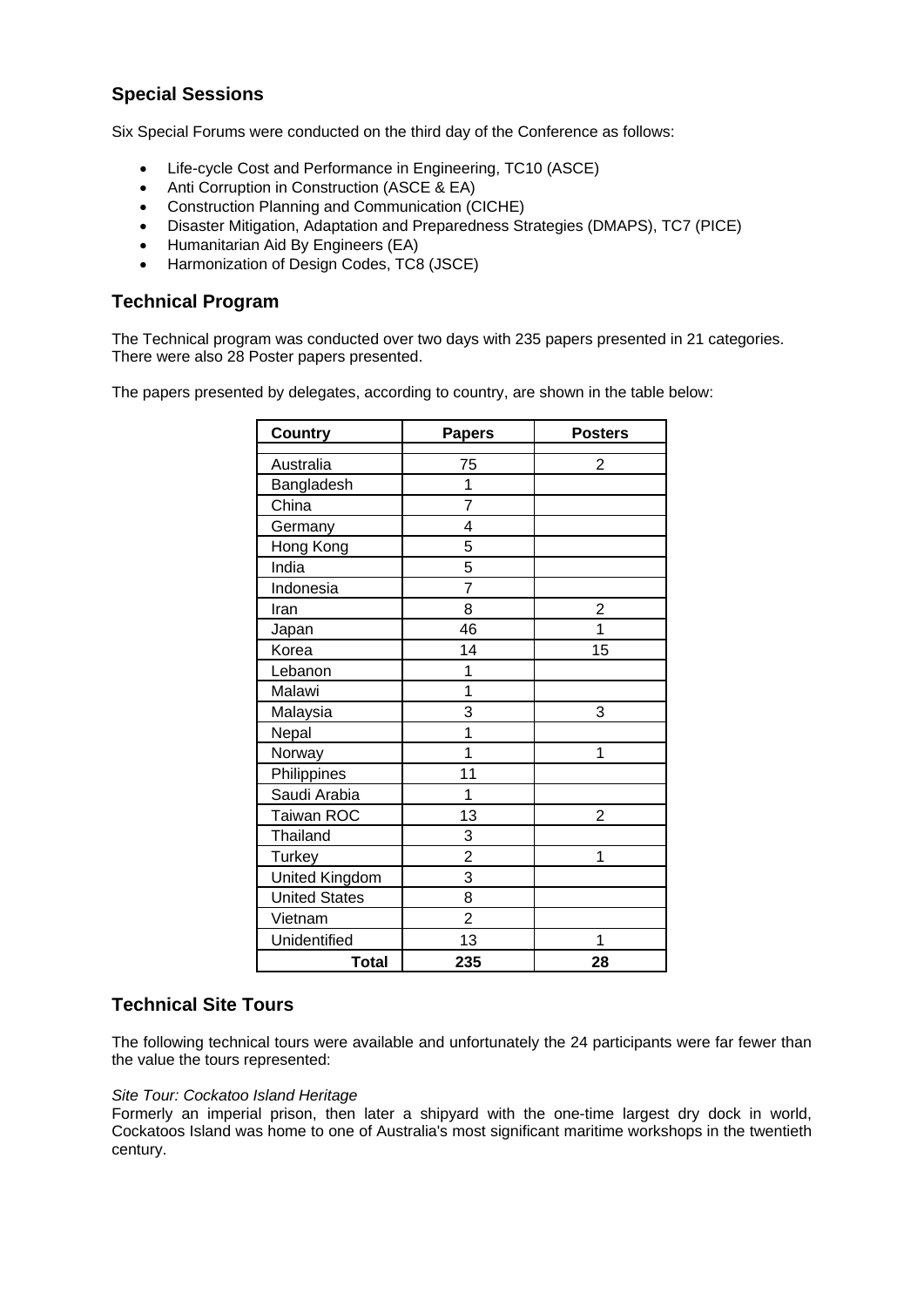#### *Site Tour: Port Botany Expansion*

Sydney Ports Corporation's major expansion of its container port facilities at Port Botany to cater for long term trade growth. The expansion is one of the largest port projects to be undertaken in Australia in the last 30 years.60 hectares of reclaimed land and 1,850m of additional wharf face for five extra shipping berths.

#### *Site Tour: Sydney Desalination Plant*

In mid 2007, the NSW Government awarded a Design, Build, Operate and Maintain Contract for a world class Reverse Osmosis Desalination Plant on the Kurnell Peninsula, on the outskirts of Sydney, to a joint venture of John Holland and Veolia Water. The Sydney Desalination Plant is a drinking water supply project operated by Sydney Water, Sydney's State-owned water supply corporation. The Kurnell plant is the third major desalination plant built in Australia.

#### **Exhibitions**

All 35 booths were taken up with sponsors/exhibitors and ACECC member societies.

#### **Social Program**

#### *Welcome Reception*

The Welcome Reception was held on the Sunday evening leading into the Conference. It was attended by 250 delegates who attended the Exhibition Opening and enjoyed an excellent networking opportunity.

#### *Gala Dinner and ACECC Awards*

The highlight of the Conference was the Gala Dinner on the Tuesday night when the ACECC Awards were presented. This was "An Engineering Celebration" during which ten years of ACECC history was remembered and former Chairmen were acknowledged.

The Masters of Ceremony for The Awards were Mr Paul Mitchell, Chair of ACECC, and Dr. Kenichi Horikoshi of JSCE, Chair of the ACECC Awards Sub-Committee.

The following Awards were presented:

| <b>ACECC Outstanding Civil</b>                             | Taiwan High Speed Rail Project, Taiwan ROC.     |
|------------------------------------------------------------|-------------------------------------------------|
| <b>Engineering Project Award</b>                           | Nominated by CICHE                              |
| <b>ACECC Civil Engineering Project</b>                     | Incheon Bridge, Korea.                          |
| Award                                                      | Nominated by KSCE                               |
| <b>ACECC Civil Engineering Project</b>                     | Bali Beach Conservation Project, Indonesia.     |
| Award                                                      | Nominated by JSCE                               |
| <b>ACECC Civil Engineering Project</b>                     | Delhi Metro Rail Corporation Ltd Project, India |
| Award                                                      | Nominated by ICE(India)                         |
| <b>ACECC Civil Engineering</b>                             | Dr. Jenn-Chuan Chern (Public Construction       |
| Achievement Award                                          | Commission Taiwan)                              |
| <b>ACECC Civil Engineering</b><br>Achievement Award        | Prof. NAKAMURA Hideo (Tokyo City University)    |
| <b>ACECC Civil Engineering</b><br><b>Achievement Award</b> | Dr. Kuang-II Kim (Samjung Steel Company Ltd.)   |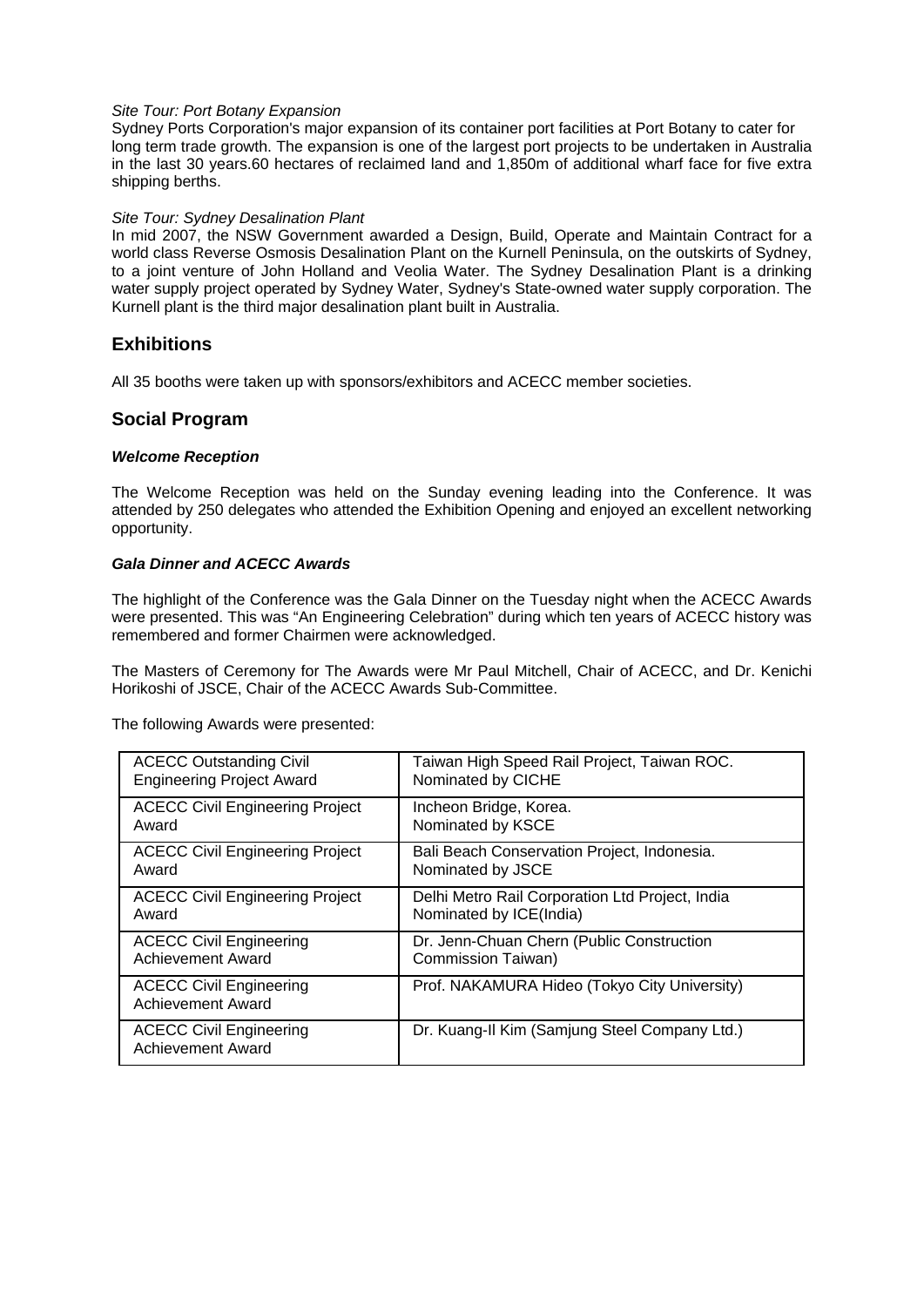## **ACECC Activities**

The program of ACECC activities, listed below, was conducted over two days preceding CECAR5 and included the Presidential Meeting at which a formal communiqué, based upon the theme of the conference, was prepared and delivered to the delegates during the closing ceremony by the outgoing Chairman of ACECC. A copy of the Presidents' Communiqué is attached to this report (Attachment 3).

| Saturday, August 7 |                                                                                                                                |  |
|--------------------|--------------------------------------------------------------------------------------------------------------------------------|--|
| 0900 - 1030        | 8 <sup>TH</sup> Technical Coordinating Committee Meeting                                                                       |  |
| 1030 - 1045        | Morning Tea                                                                                                                    |  |
| 1045 - 1200        | Lunch                                                                                                                          |  |
| 1300 - 1500        | 13 <sup>TH</sup> Planning Committee Meeting                                                                                    |  |
| 1500 - 1515        | Afternoon Tea                                                                                                                  |  |
| 1515 - 1630        | 13 <sup>TH</sup> Planning Committee Meeting                                                                                    |  |
| 1800 - 2000        | ACECC Welcome Reception - ACECC delegates and partners<br>by invitation - Sydney Harbour cruise                                |  |
| Sunday, August 8   |                                                                                                                                |  |
| 0830 - 0900        | <b>Membership Meeting</b>                                                                                                      |  |
| 0900 - 1030        | 19 <sup>th</sup> Executive Committee Meeting                                                                                   |  |
| 1030 - 1045        | Morning Tea                                                                                                                    |  |
| 1045 - 1200        | 19 <sup>th</sup> Executive Committee Meeting                                                                                   |  |
| 1200 - 1300        | Lunch                                                                                                                          |  |
| 1300 - 1500        | 19 <sup>th</sup> Executive Committee Meeting                                                                                   |  |
| 1500 - 1530        | Afternoon Tea                                                                                                                  |  |
| 1530 - 1730        | Presidential Meeting - by invitation                                                                                           |  |
| 1800 - 1900        | CECAR5 Welcome Drinks - all CECAR5 delegates                                                                                   |  |
| 1930 - 2230        | ACECC Presidents Dinner - Presidents and partners by invitation<br>Hosted by Industry New South Wales at Waterfront Restaurant |  |

## **Financial Report**

A summary of the budget with actual income and expenditure revenues is attached (Attachment 2). A certified audited Financial Report is being prepared for Engineers Australia's Local Organising Committee and will be forwarded to ACECC member organisations with the Minutes of the 20<sup>th</sup> ECM.

The following table summarizes expected and actual ACECC contributions towards the conference:

| <b>Corporate Contribution CECAR5</b> |                                                                  |            |  |
|--------------------------------------|------------------------------------------------------------------|------------|--|
|                                      |                                                                  |            |  |
|                                      | Member Organisations Requested Contribution (Actual Contribution |            |  |
| (AU)                                 |                                                                  |            |  |
| <b>ASCE</b>                          | 28,000                                                           | 27,800.46  |  |
| <b>CICHE</b>                         | 28,000                                                           | 27,753.54  |  |
| EA                                   | 21,000                                                           | 21,000.00  |  |
| <b>JSCE</b>                          | 35,000                                                           | 19,988.00  |  |
| <b>KSCE</b>                          | 21,000                                                           | 21,000.00  |  |
| <b>PICE</b>                          | 7,000                                                            | 6,988.00   |  |
| <b>HAKI</b>                          | 7,000                                                            | 6,988.00   |  |
| ICE(I)                               | 7,000                                                            | 6,988.00   |  |
| <b>MACE</b>                          |                                                                  | 0.00       |  |
| <b>VFCEA</b>                         | 0                                                                | 0.00       |  |
| Total                                | 154,000                                                          | 138,506.00 |  |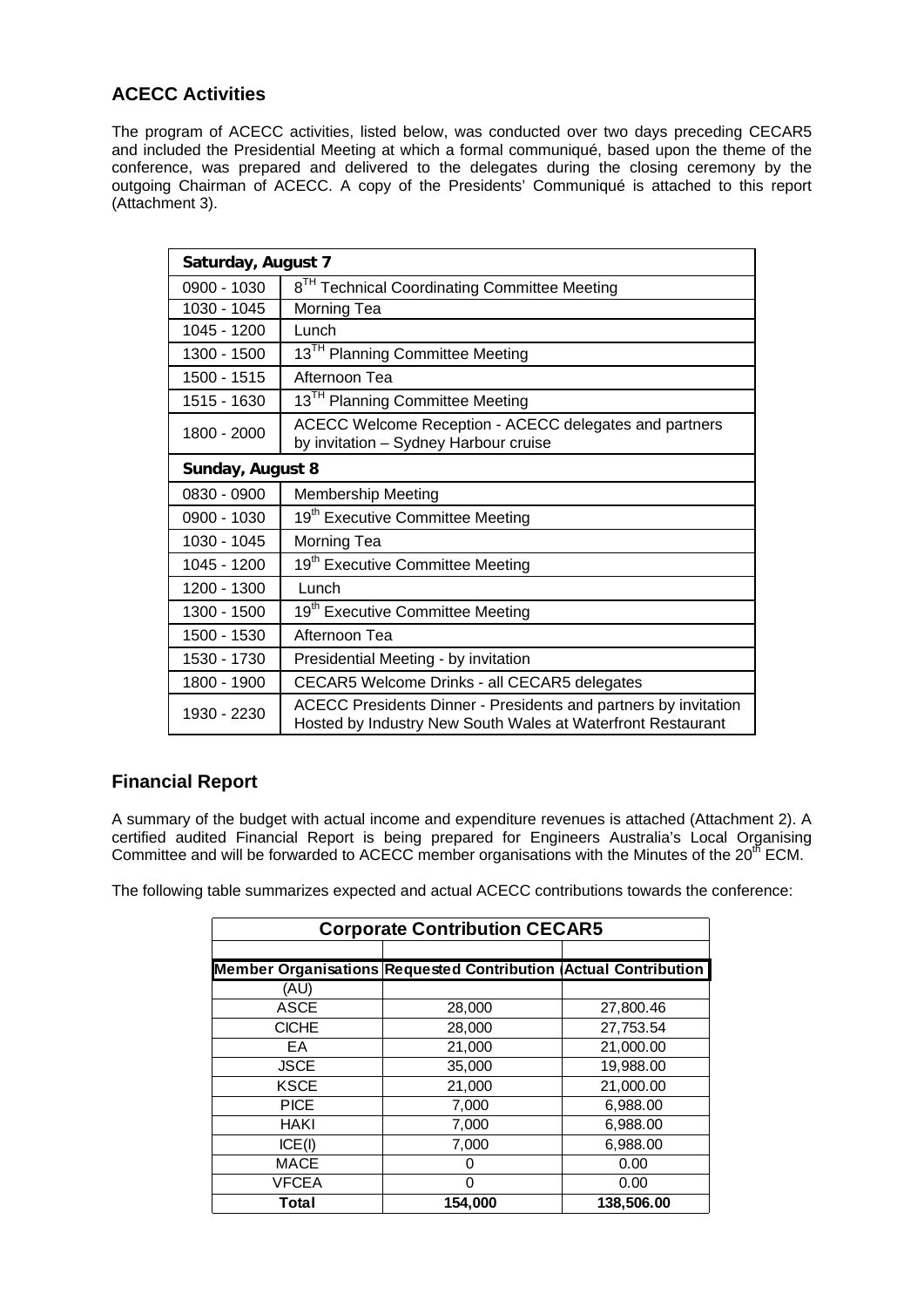# **ATTACHMENT 1**

## **CONFERENCE OPENING SPEECH**

**BY** 

**THE GOVERNOR OF NEW SOUTH WALES**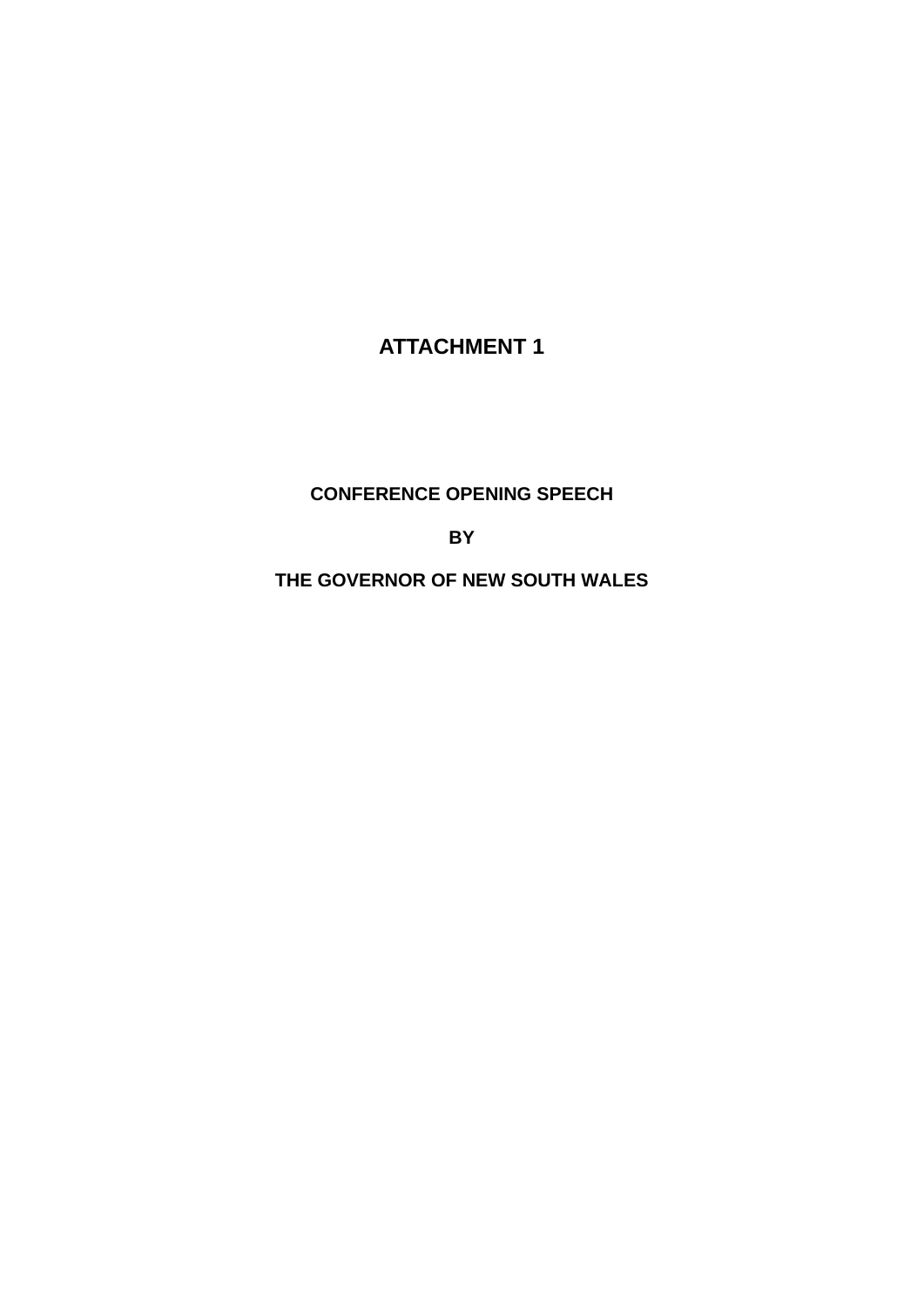#### SPEECH AT OPENING

OF

## THE 5TH CIVIL ENGINEERING CONFERENCE IN THE ASIAN REGION and THE AUSTRALASIAN STRUCTURAL ENGINEERING CONFERENCE 2010

## *INNOVATIVE COMMUNITY BUILDING*  \_\_\_\_\_\_\_\_\_\_\_\_\_\_\_\_\_\_\_\_\_\_\_\_\_\_\_\_\_\_\_\_\_\_\_\_\_\_\_\_\_\_\_\_\_\_\_\_\_\_\_\_\_\_\_\_\_\_\_\_\_\_\_\_\_\_\_\_\_\_\_\_\_\_\_\_\_\_\_\_\_

## SYDNEY CONVENTION AND EXHIBITION CENTRE, DARLING HARBOUR Monday 9th August 2010

## **HER EXCELLENCY PROFESSOR MARIE BASHIR AC CVO GOVERNOR OF NEW SOUTH WALES**

MR PAUL MITCHELL, *Chairman of the Asian Civil Engineering Coordinating Council* 

MR BRIAN O'DONNELL AND MR PHILIP BLUNDY, *Conference Co-Chairs* 

PROFESSOR DOUG HARGREAVES, *National President of Engineers Australia* 

DISTINGUISHED INTERNATIONAL ENGINEERING PRESIDENTS FROM INDIA, INDONESIA, JAPAN, KOREA, MONGOLIA, THE PHILIPPINES, TAIWAN, UNITED STATES AND VIETNAM

PROFESSOR OSAMU KUSAKABE, *First Secretary General of the Asian Civil Engineering Coordinating Council* 

VISITING DELEGATES — INTERNATIONAL AND NATIONAL

IT IS INDEED A GREAT PLEASURE TO JOIN YOU ALL THIS MORNING, AND TO EXTEND THE WARMEST OF WELCOMES TO THOSE OF YOU WHO HAVE TRAVELLED FROM ACROSS THE WORLD OR ACROSS OUR CONTINENT TO SHARE YOUR KNOWLEDGE AND EXPERIENCE AT THIS IMPORTANT GATHERING.

\_\_\_\_\_\_\_\_\_\_\_\_\_\_\_\_\_\_\_\_\_\_\_\_\_\_\_\_\_\_\_\_\_\_\_\_\_\_\_\_\_\_\_\_\_\_\_\_\_\_\_\_\_\_\_\_\_\_\_\_\_\_\_\_\_\_\_\_\_\_\_\_\_\_\_\_\_\_\_\_\_

I TRUST THAT DESPITE THE BUSY SCHEDULES AND THE CHALLENGING AND STIMULATING AGENDA AHEAD, YOU WILL HAVE TIME TO ENJOY THE BEAUTY AND RICH DIVERSE CULTURAL OFFERINGS OF OUR HOSPITABLE CITY OF SYDNEY, AND EVEN BEYOND TO AREAS OF GREAT ENGINEERING INTEREST ACROSS OUR LAND.

AT THIS POINT, I WISH TO RECORD MY RESPECT FOR THE TRADITIONAL OWNERS OF THIS LAND UPON WHICH WE GATHER, — THE GADIGAL PEOPLE OF THE EORA NATION — THEIR ANCESTORS AND DESCENDANTS, INDEED FOR ALL ABORIGINAL AUSTRALIANS WHO HAVE NURTURED OUR GREAT CONTINENT FOR TENS OF THOUSANDS OF YEARS.

I AM INDEED GRATEFUL THAT MANY OF YOUR ENGINEERING COLLEAGUES ARE ENCOURAGING AND SUPPORTING THE ENTRY OF YOUNG INDIGENOUS SCHOLARS, SOME FROM REMOTE REGIONS IN AUSTRALIA, INTO THE PROFESSION OF ENGINEERING.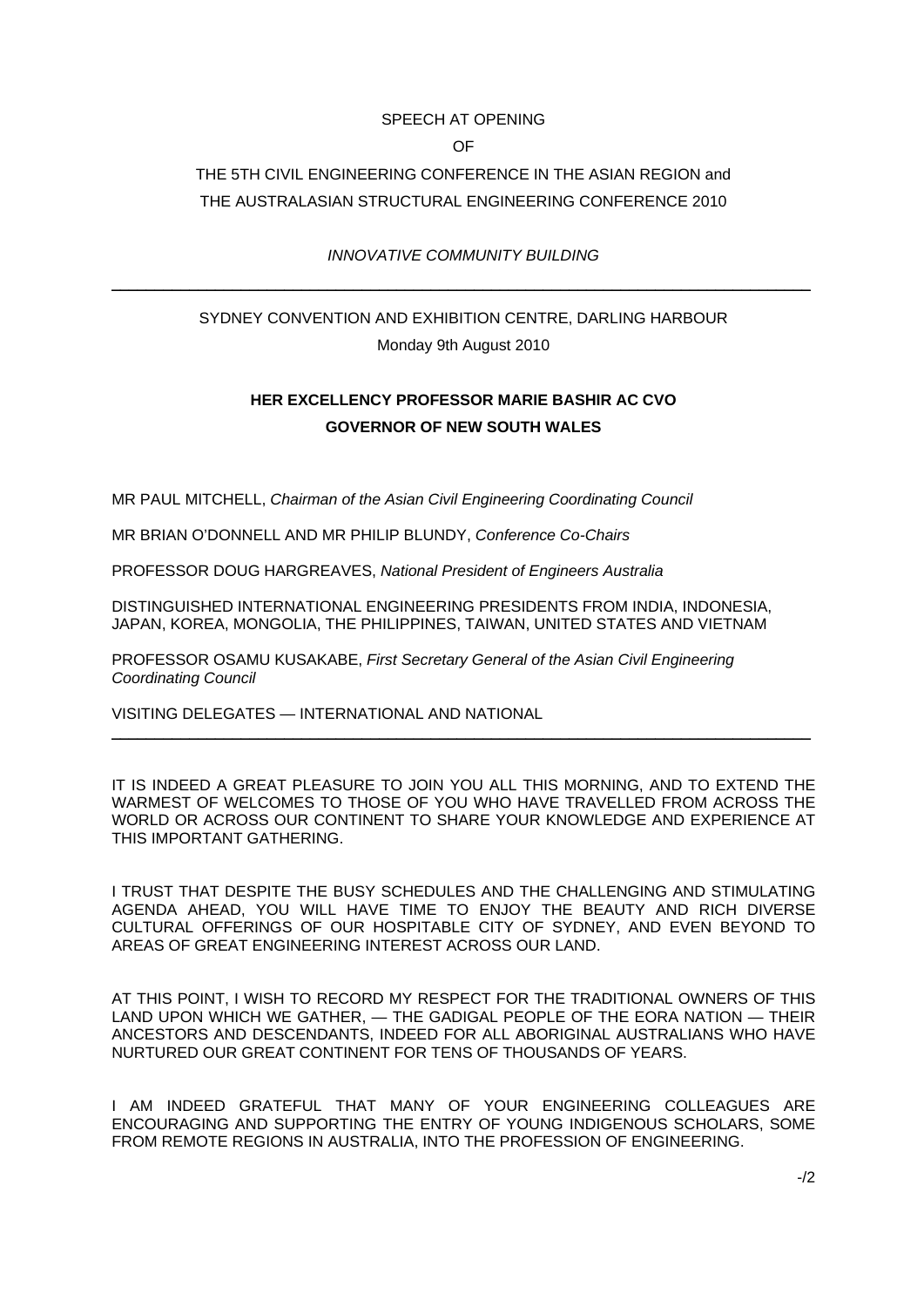AN ENGINEERING CONFERENCE SUCH AS THIS, FOCUSSING ON 'INNOVATIVE COMMUNITY BUILDING' IS DRAWING TOGETHER THE FINEST PROFESSIONALS OF OUR ASIAN REGION. YOU WILL CERTAINLY SHARE UNIQUE EXPERTISE FROM YOUR DIVERSE REGIONS AND EXTEND FURTHER THE FRONTIERS OF EXCELLENCE ACROSS YOUR PROFESSION. THIS COLLABORATION STANDS TO BENEFIT THE WHOLE WORLD.

AS EVERY VISITOR TO SYDNEY WILL READILY NOTE, THE PHYSICAL PROFILE, THE FAMILIAR ICONIC IMAGES WHICH IMMEDIATELY DEFINE THIS HARBOUR CITY — THE HARBOUR BRIDGE AND THE SYDNEY OPERA HOUSE — REPRESENT EXCEPTIONAL INNOVATION IN ENGINEERING AND CONSTRUCTION FOR THEIR ERA — THE HARBOUR BRIDGE IN THE EARLY 1930'S AND THE SYDNEY OPERA HOUSE IN THE EARLY 1970'S.

CERTAINLY, EVERY PERIOD WILL PRESENT EVER DEMANDING CHALLENGES IN CIVIL AND STRUCTURAL ENGINEERING, SOME BROUGHT ABOUT BY COMPLEX TERRAIN, BY CLIMATE CHANGE, BY COASTAL MANAGEMENT AND THE CONTINUING DEMAND FOR, AND DEVELOPMENT OF, MINERAL RESOURCES WORLDWIDE BUT PARTICULARLY IN OUR ASIAN REGION.

THIS 5TH CIVIL ENGINEERING CONFERENCE HAS DRAWN TOGETHER ALMOST 600 DELEGATES FROM A REGION WHICH IS DETERMINED TO WORK TOGETHER, PROVIDING SOLUTIONS TO SO MANY OF THE CRITICAL ISSUES FACING OUR PLANET THIS CENTURY, A CENTURY ALREADY BEING DEFINED WORLDWIDE AS 'THE CENTURY OF ASIA'.

INDEED, AS WE SPEAK, MANY THOUSANDS OF OUR FELLOWS ACROSS THE WORLD ARE BEING AFFECTED BY CATASTROPHIC FLOODS WITH TRAGIC LOSS OF LIFE AND VAST DESTRUCTION OF PROPERTY AND CIVIC INFRASTRUCTURE. THIS IS HAPPENING NOT ONLY IN OUR REGION, BUT REPORTED ALSO IN THE PAST FEW DAYS IN THE REGION WHERE SOUTHERN GERMANY, THE CZECH REPUBLIC AND POLAND MEET. SO DISASTER REDUCTION AND RECOVERY, TOGETHER WITH INFORMED AND DETERMINED LEADERSHIP, WILL INCREASINGLY COME WITHIN THE AREA OF RESPONSIBILITY OF YOUR GREAT PROFESSION.

SINCE MY UNDERGRADUATE YEARS AS A MEDICAL STUDENT AT THE UNIVERSITY OF SYDNEY — AUSTRALIA'S OLDEST — I HAVE HELD THE FIRM BELIEF THAT ENGINEERS ARE THE NOBLEST OF ALL PROFESSIONAL GROUPS, INDIVIDUALS WHOSE METICULOUS, FOCUSSED AND DILIGENT COMMITMENT CONTRIBUTES MAXIMALLY TO THE PROGRESS OF CIVILISATION AND ALSO SAVES COUNTLESS LIVES. YOU WORK TO THE HIGHEST STANDARDS, NEVER WAITING TO BE PRAISED. I CONTINUE TO HOLD THAT BELIEF.

IN CONCLUSION MAY I WISH YOU ALL A MOST ENRICHING EXPERIENCE AT THIS CONFERENCE IN WHICH NEW FRIENDSHIPS WILL BE FORGED AND OLD ALLIANCES STRENGTHENED.

AND IT IS NOW WITH GREAT PLEASURE, THAT I DECLARE YOUR CONFERENCE OFFICIALLY OPEN.

THANK YOU ALL.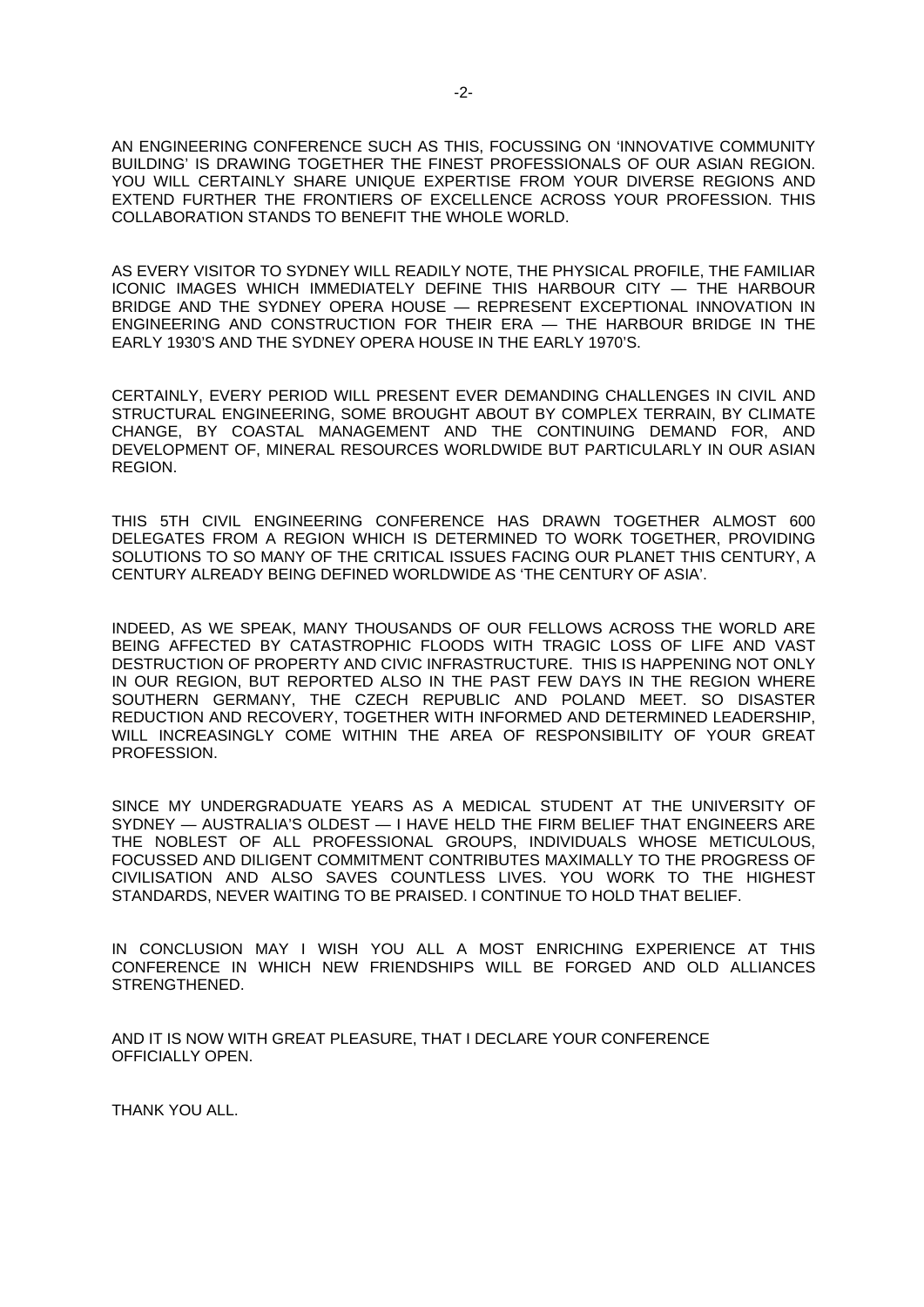## **ATTACHMENT 2**

## **CONFERENCE FINANCIAL SUMMARY**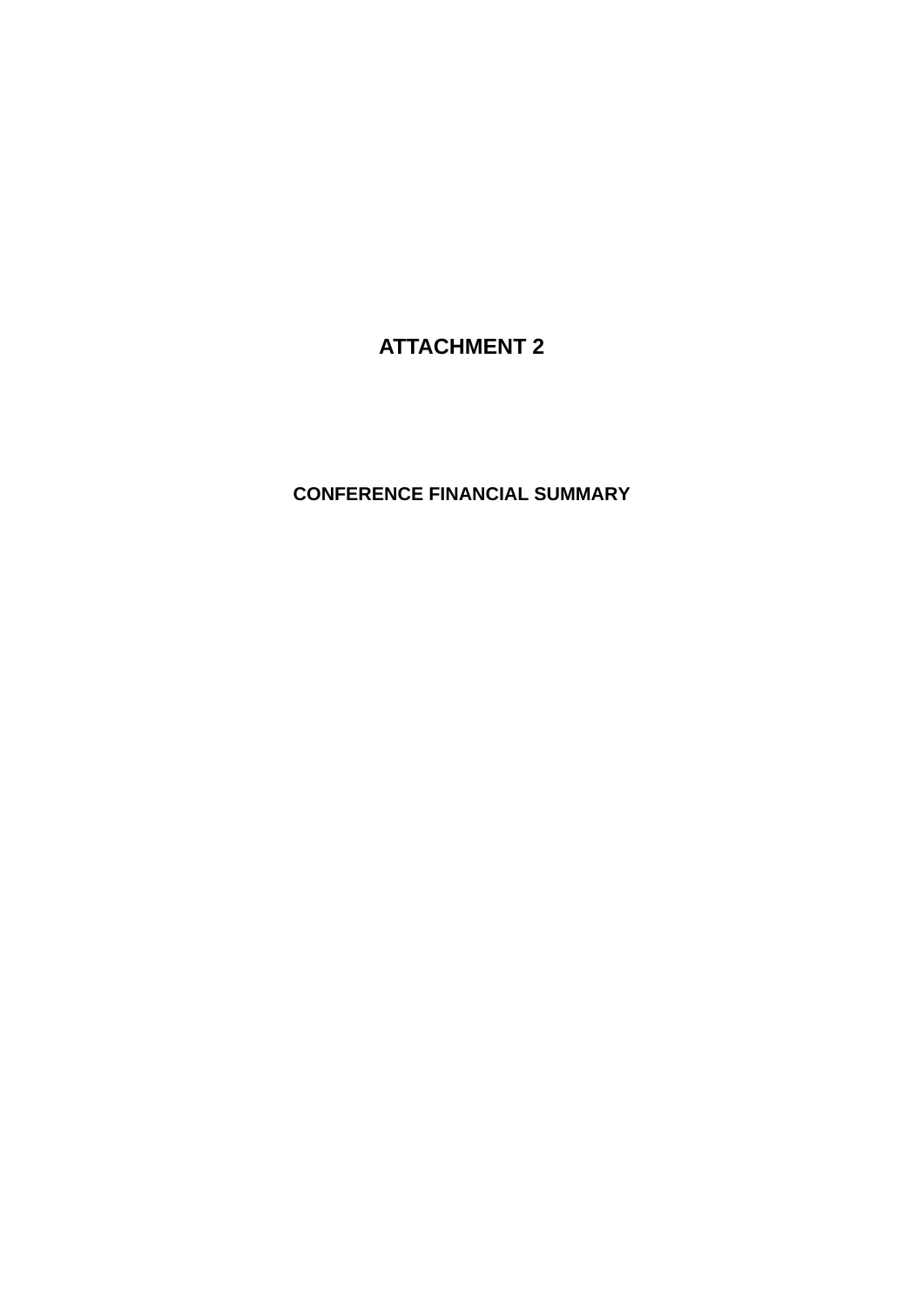# **CECAR5 Financial Report**

| <b>Income</b>            |               |               |
|--------------------------|---------------|---------------|
| <b>Item</b>              | <b>Budget</b> | <b>Actual</b> |
| <b>Registration Fees</b> | \$337,850.00  | \$318,021.63  |
| Sponsorship              | \$214,284.46  | \$221,068.00  |
| Exhibition               | \$36,500.00   | \$33,150.00   |
| <b>Money Market</b>      | \$1,520.00    | \$1,771.78    |
| Administration - Finance | \$48,900.00   | \$48,815.53   |
| <b>Total</b>             | \$663,765.46  | \$622,826.94  |

| <b>Expenses</b>                   |               |               |  |
|-----------------------------------|---------------|---------------|--|
| <b>Item</b>                       | <b>Budget</b> | <b>Actual</b> |  |
| Venues                            | \$78,198.00   | \$69,584.35   |  |
| <b>Technical Services</b>         | \$85,750.00   | \$85,855.40   |  |
| Staging                           | \$2,400.00    | \$2,398.00    |  |
| <b>Delegate Catering</b>          | \$145,763.69  | \$125,457.56  |  |
| Program                           | \$16,406.00   | \$15,797.30   |  |
| Printing                          | \$48,599.00   | \$44,632.65   |  |
| <b>Administration - General</b>   | \$19,000.00   | \$14,117.41   |  |
| <b>Administration - Finance</b>   | \$62,282.57   | \$48,195.07   |  |
| Marketing & Promotion             | \$36,414.06   | \$33,446.26   |  |
| <b>Delegate Services</b>          | \$23,100.40   | \$13,928.34   |  |
| <b>Local Organising Committee</b> | \$8,000.00    | \$7,693.84    |  |
| <b>Management Fees</b>            | \$68,114.00   | \$68,966.80   |  |
| <b>Exhibition Costs</b>           | \$5,900.00    | \$2,864.40    |  |
| Total                             | \$599,927.72  | \$532,937.38  |  |

| <b>Summary</b>                    |              |              |
|-----------------------------------|--------------|--------------|
| Total Income                      | \$663,765.46 | \$622,826.94 |
| <b>Total Expenses</b>             | \$599,927.72 | \$532,937.38 |
| <b>Expected Outcome</b>           | \$63,837.74  | \$89,889.56  |
| <b>Additional income</b>          |              | \$28,292.50  |
| <b>Final distribution (\$AUD)</b> |              | \$118,182.06 |
|                                   |              |              |

**ACECC share 40% (\$AUD)** \$47,272.82